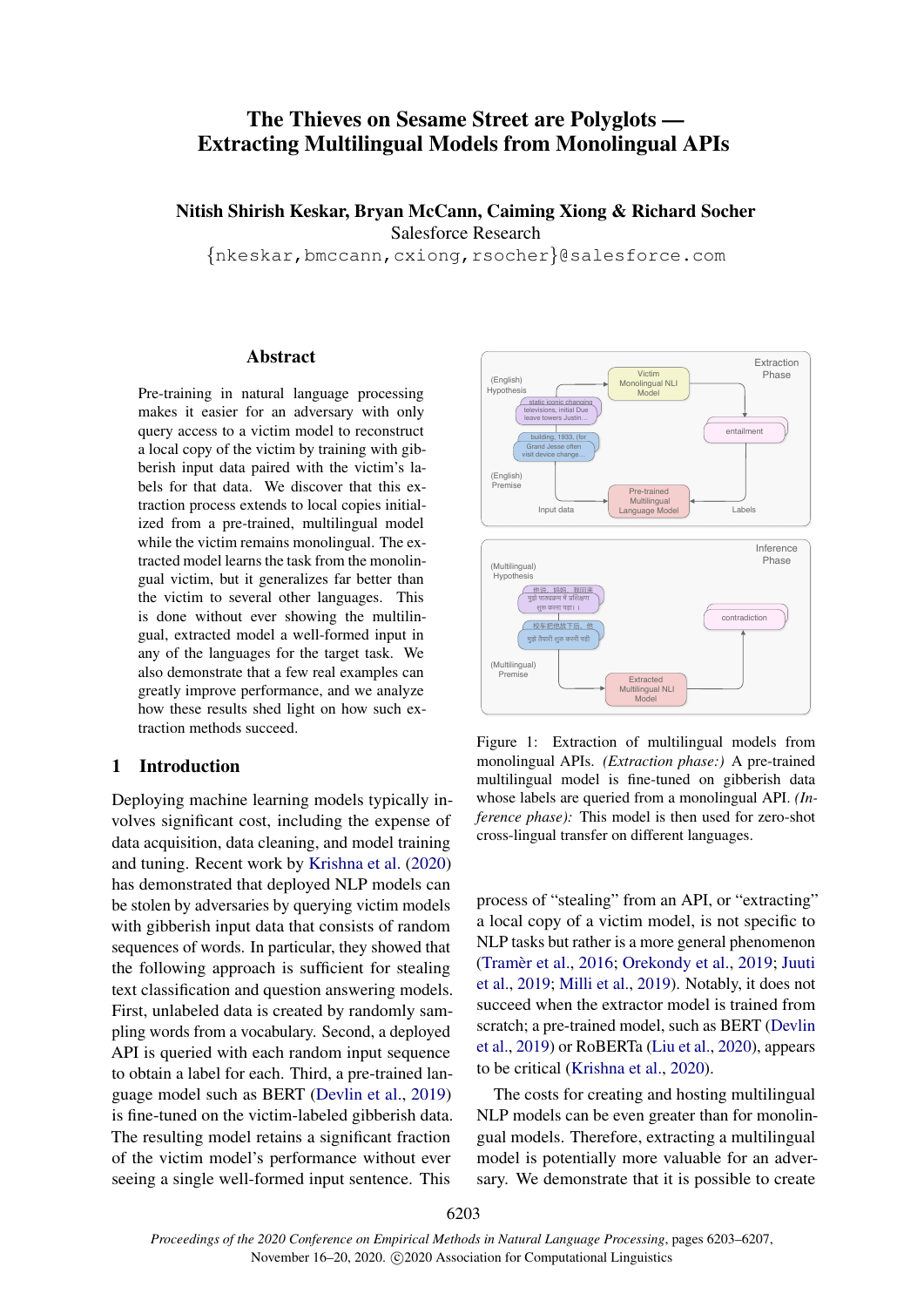multilingual models by stealing the task-specific knowledge from a monolingual victim model and extracting it into a new model pre-trained for multilingual language modeling, such as mBERT [\(De](#page-4-1)[vlin et al.,](#page-4-1) [2019\)](#page-4-1) and XLMR [\(Conneau et al.,](#page-4-7) [2019\)](#page-4-7). These models are similar to BERT and RoBERTa discussed above but extend pre-training and finetuning to multiple languages. Even when finetuned in one language, say English, these models achieve good zero-shot performance in other pretraining languages. This phenomenon, known as zero-shot cross-lingual transfer, forms the basis of our approach. Combining it with model stealing, or extracting, we demonstrate cross-lingual transfer of task-specific knowledge stolen from a monolingual victim model without collecting a single grammatically correct sentence in any language.

Our investigation has ramifications for the discussion of model APIs as intellectual property and motivates the need to build defenses against such attacks. Since models could be deployed by adversaries in multiple languages without collecting real examples in any, defenses such as watermarking [\(Szyller et al.,](#page-4-8) [2019\)](#page-4-8) would be rendered useless.

While the reason for the surprising phenomenon is unknown, it is hypothesized [\(Krishna et al.,](#page-4-0) [2020\)](#page-4-0) that the dynamics of extraction is similar to that of model distillation [\(Hinton et al.,](#page-4-9) [2015\)](#page-4-9). During model distillation, a (student) model is trained with labels as the outputs of another (teacher) model rather than the ground truth to achieve similar or better performance than the teacher [\(Furlanello](#page-4-10) [et al.,](#page-4-10) [2018\)](#page-4-10). The success of distillation could thus help explain that of model extraction.

For this short paper, we consider the problem of natural language inference on the multilingual XNLI dataset [\(Conneau et al.,](#page-4-11) [2018\)](#page-4-11) and show that:

- 1. Using labels obtained from an English model queried with gibberish English data, a multilingual model can be trained to a high performance on the English task and obtain good zero-shot performance on several other languages.
- 2. By additionally fine-tuning on 5% of the original English data, we can significantly boost performance on all languages. This post-hoc fine-tuning performs better than mixing the real and gibberish data during extraction.
- 3. The vocabulary used for generating gibberish data greatly impacts performance. The inability of pre-trained language models to distinguish

real and gibberish examples is potential, partial explanation for the success of model extraction.

# 2 Methodology

We study the problem of natural language inference (NLI): classifying the relationship between a pair of sentences (premise and hypothesis) as either entailment, contradiction or neutral. We focus on this problem given the availability of data in several languages and a history of results on the benchmark [\(Conneau et al.,](#page-4-11) [2018\)](#page-4-11). We consider the setting where an NLI classification model is available as a black-box. It can be queried with any input data and returns hard labels. Consistent with earlier work, we call this model the *victim* model. We consider a separate model, the *extractor* model, that is trained by extracting task-specific knowledge from the victim model. We aim to study how multilingual pre-training affects the extractor and show that it allows transfer of task-specific knowledge from the victim model to other pre-trained languages. We consider two instances in our experiments: (i) one where the extractor has access to no real data and only queries gibberish, and (ii) extractor has access to some real data in English. Here, we refer to *real data* as data which was also used to train the victim model.

In our experiments, the victim model is trained on the MNLI dataset [\(Williams et al.,](#page-4-12) [2018\)](#page-4-12). We perform all cross-lingual experiments on the XNLI benchmark [\(Conneau et al.,](#page-4-11) [2018\)](#page-4-11). This benchmark contains NLI instances in several languages whose test sets were translated by humans using the MNLI dataset. In order to generate gibberish input data, we follow the approach of [Krishna et al.](#page-4-0) [\(2020\)](#page-4-0). For the hypothesis, we generate sentences of random length by sampling words uniformly from the wordlevel vocabulary of WikiText-103. The length of the sentence is sampled based on the distribution of lengths in WikiText-103. For the premise, we randomly swap three words of the hypothesis for random words leaving the rest identical. This is to mimic common NLI inputs which have several overlapping words in the hypothesis and premise. For all input sentences, we then perform inference using the victim model and use the hard labels as ground truth labels for the gibberish input data. The gibberish dataset is generated to be the same size as the MNLI dataset (∼392k examples). When training the extractor, we tune the learning rate and maximum iterations, and we use the HuggingFace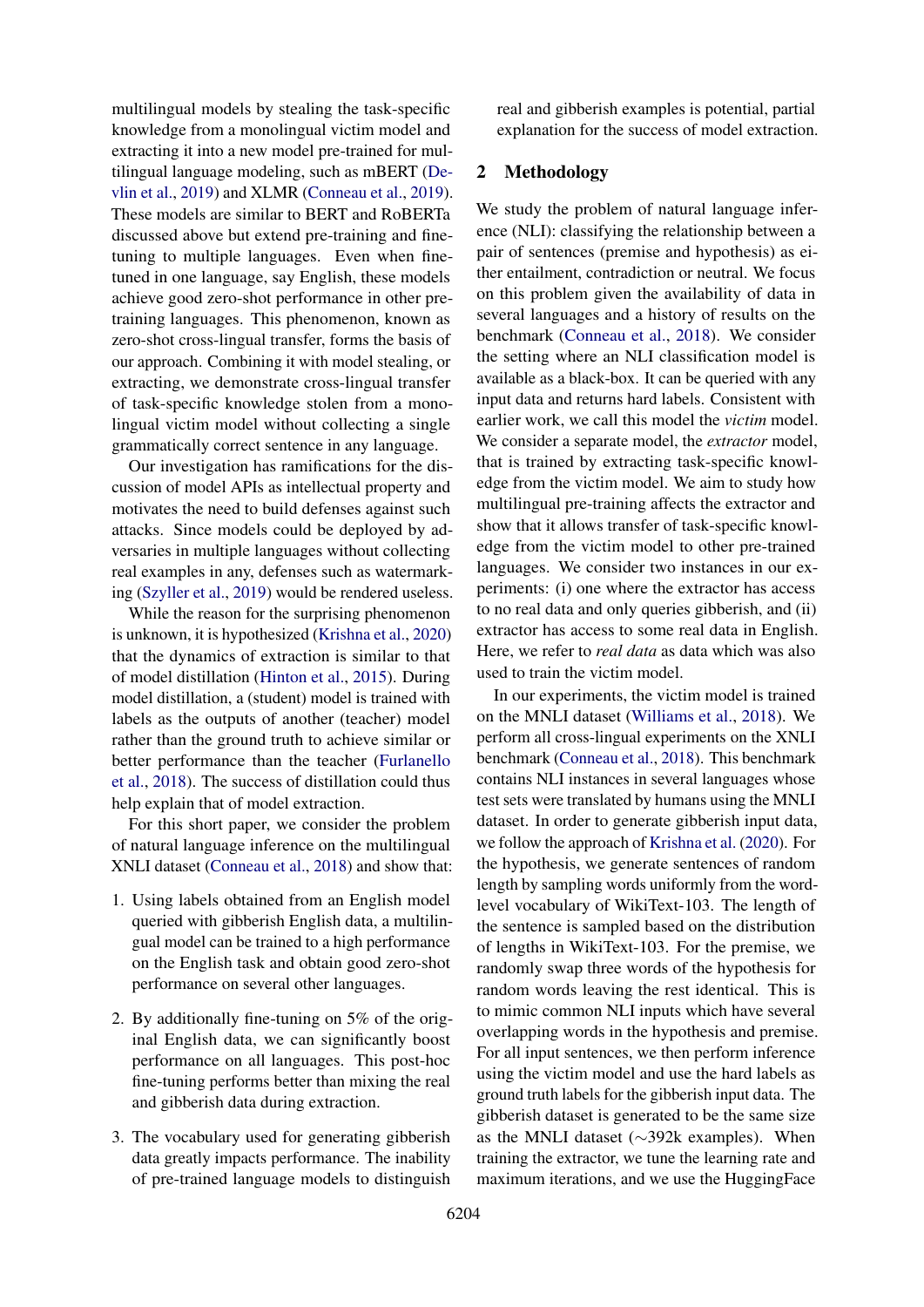<span id="page-2-0"></span>

| Victim                                   | Extractor         | Accuracy     |
|------------------------------------------|-------------------|--------------|
| RoBERTa-Large<br>BERT-Large <sup>1</sup> | <b>BERT-Large</b> | 90.6<br>76.3 |
| RoBERTa-Large                            | RoBERTa-Base      | 74.8         |
| RoBERTa-Large                            | <b>XLMR-Base</b>  | 69.0         |
| RoBERTa-Large                            | RoBERTa-Large     | 84.3         |
| RoBERTa-Large                            | XLMR-Large        | 78.6         |

Table 1: Development set accuracy on MNLI of various extractor models. <sup>1</sup> Result from [Krishna et al.](#page-4-0) [\(2020\)](#page-4-0).

## library [\(Wolf et al.,](#page-4-13) [2019\)](#page-4-13).

For both the victim and extractor, we consider variants of the RoBERTa model [\(Liu et al.,](#page-4-6) [2020\)](#page-4-6). For the victim model, we use the RoBERTa-Large variant and, for the extractor we use the XLMR architecture [\(Conneau et al.,](#page-4-7) [2019\)](#page-4-7). The former is a language model pre-trained on a large amount of English data whereas the latter is similar but trained on data from over 100 languages. XLMR demonstrates zero-shot cross-lingual transfer: when finetuned on one language, say English, it is able perform well on other languages without seeing a single training example in those languages.

#### 3 Experimental Results

Pre-trained multilingual models also succeed at model extraction with gibberish inputs. In Table [1,](#page-2-0) we present results for development set results for MNLI for the extracted models. Using the multilingual variant of RoBERTa (XLMR) does not appreciably reduce the extraction performance relative to the English-only variant. For the rest of the experiments, we use the XLMR-Large variant and note that the RoBERTa-Large — XLMR-Large pair exceeds the extraction performance reported in [\(Krishna et al.,](#page-4-0) [2020\)](#page-4-0) using BERT-Large models under identical conditions.

Models extracted with multilingual pretrained language models perform well on zeroshot cross-lingual transfer. In Table [2,](#page-3-0) we present results for the zero-shot cross-lingual transfer. The first three rows correspond to the baseline cases in which the models are trained on 100% real English data (MNLI) and tested against the XNLI dataset [\(Conneau et al.,](#page-4-11) [2018\)](#page-4-11). Next, we include the novel extraction results where no real data is available and training is performed solely on the gibberish data in English. This model has not seen

any grammatically correct sentences labeled for the task in English, and no sentences in other languages labeled for the task, yet it is better than a strong BiLSTM baseline from [\(Conneau et al.,](#page-4-11) [2018\)](#page-4-11). As is observed in other zero-shot crosslingual work [\(Conneau et al.,](#page-4-7) [2019;](#page-4-7) [Singh et al.,](#page-4-14) [2019\)](#page-4-14), zero-shot performance on languages similar to English are comparable to the English performance while those languages which are lowresource and dissimilar to English suffer.

Performance of extracted models greatly improves with a fraction of real data. We now consider the case when the adversary has access to some real labeled data. Here, we sample 1, 5, or 10% of the MNLI (English) data and investigate two ways of using it: during extraction by adding it to the gibberish data, or after extraction as another fine-tuning stage similar to supplementary training [\(Phang et al.,](#page-4-15) [2018\)](#page-4-15). The results show that even a small fraction of real data can significantly improve zero-shot performance. In particular, 5% of the MNLI English training dataset is enough to lift the performance of extraction to that of XLMR-Base for all languages. Further, the results show that presenting data after extraction is better than mixing it during extraction. This is in line with results from [Phang et al.](#page-4-15) [\(2018\)](#page-4-15); [Keskar et al.](#page-4-16) [\(2019\)](#page-4-16).

#### 4 Analysis

The dynamics of model extraction are hypothesized to be similar to that of model distillation [\(Krishna](#page-4-0) [et al.,](#page-4-0) [2020\)](#page-4-0). NLP models ascribe high confidence to gibberish data [\(Feng et al.,](#page-4-17) [2018\)](#page-4-17). By distilling a model from such queries, the stolen model's decision boundary approximates that of the victim's.

We further validate this hypothesis by demonstrating that the embeddings of pre-trained language models show similar behavior whether the input data is real or gibberish. We compute representations for each example of the MNLI dataset and the gibberish dataset by max-pooling the outputs of the last layer of pre-trained RoBERTa. For 1000 examples from the MNLI development and 1000 gibberish samples, we compute the minimum Inner-Product distance between each example and the MNLI training data. We plot this nearest distance in Figure [2.](#page-3-1) Overlap in the distribution suggests the distinction between real and fake is difficult to make by embeddings alone. Though gibberish samples appear random, they sufficiently mimic the input distribution to allow distillation from the victim-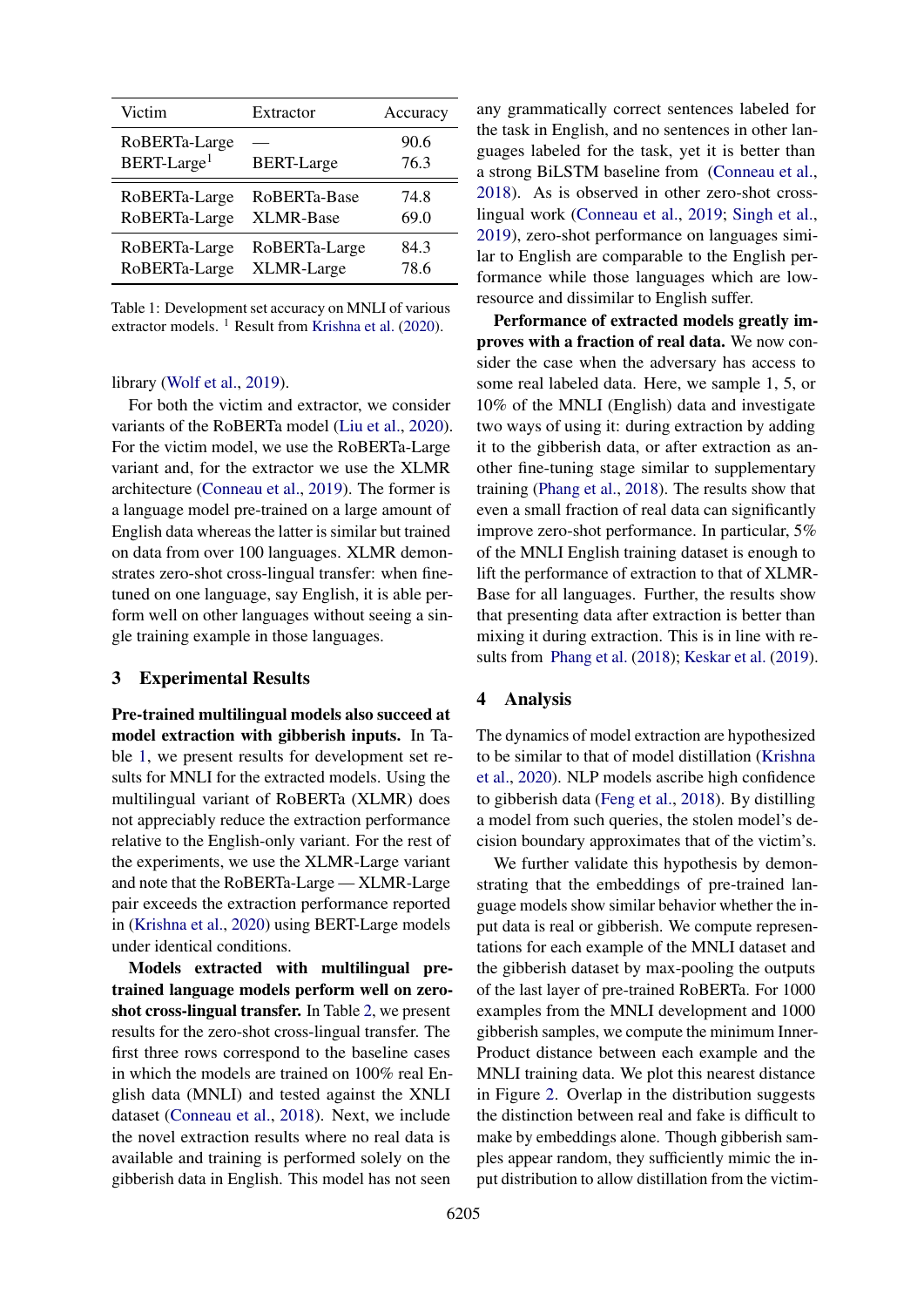<span id="page-3-0"></span>

| Model                                                                           | $%$ real data | en   | ar   | bg   | de   | el   | es   | $_{\rm fr}$ | hi   | ru   | <b>SW</b> | th   | tr   | ur   | V <sub>1</sub> | zh   |
|---------------------------------------------------------------------------------|---------------|------|------|------|------|------|------|-------------|------|------|-----------|------|------|------|----------------|------|
| <b>Baselines</b>                                                                |               |      |      |      |      |      |      |             |      |      |           |      |      |      |                |      |
| BiLSTM <sup>1</sup>                                                             | 100           | 73.7 | 64.8 | 67.9 | 67.7 | 68.9 | 68.7 | 67.7        | 64.1 | 65.4 | 55.7      | 64.1 | 64.2 | 58.4 | 66.4           | 65.8 |
| XLMR-Base <sup>2</sup>                                                          | 100           | 85.8 | 73.8 | 79.6 | 78.7 | 77.5 | 80.7 | 79.7        | 72.4 | 78.1 | 66.5      | 74.6 | 74.2 | 68.3 | 76.5           | 76.7 |
| $XLMR-Large2$                                                                   | 100           | 89.1 | 79.8 | 84.0 | 83.9 | 82.9 | 85.1 | 84.1        | 76.9 | 81.2 | 73.9      | 78.1 | 79.6 | 73.8 | 80.8           | 80.2 |
| XLMR-Large                                                                      | $\mathbf{0}$  | 77.0 | 67.5 | 71.4 | 70.7 | 68.4 | 71.8 | 71.5        | 64.2 | 68.3 | 60.9      | 65.8 | 67.4 | 60.3 | 67.3           | 67.6 |
| Additional (real and labeled) data from MNLI available <i>during</i> extraction |               |      |      |      |      |      |      |             |      |      |           |      |      |      |                |      |
| XLMR-Large                                                                      |               | 82.1 | 70.0 | 74.6 | 75.4 | 72.7 | 77.1 | 75.4        | 68.5 | 72.4 | 64.7      | 68.8 | 71.4 | 64.3 | 72.1           | 72.6 |
| XLMR-Large                                                                      | 5             | 84.9 | 74.0 | 77.7 | 79.0 | 76.1 | 79.8 | 78.3        | 71.1 | 75.7 | 66.7      | 73.5 | 74.4 | 67.5 | 75.9           | 75.1 |
| XLMR-Large                                                                      | 10            | 85.9 | 74.9 | 78.9 | 80.0 | 77.0 | 81.1 | 79.2        | 72.6 | 76.5 | 68.2      | 73.6 | 76.0 | 69.1 | 75.7           | 75.8 |
| Additional (real and labeled) data from MNLI available <i>after</i> extraction  |               |      |      |      |      |      |      |             |      |      |           |      |      |      |                |      |
| XLMR-Large                                                                      |               | 82.9 | 73.2 | 76.8 | 77.7 | 75.8 | 78.8 | 77.9        | 70.6 | 75.0 | 66.7      | 71.8 | 74.2 | 67.4 | 73.5           | 74.1 |
| XLMR-Large                                                                      | 5             | 86.2 | 75.2 | 80.1 | 80.5 | 78.6 | 81.3 | 80.2        | 72.5 | 77.9 | 68.7      | 74.6 | 76.1 | 68.3 | 76.3           | 76.3 |
| XLMR-Large                                                                      | 10            | 87.4 | 76.1 | 80.9 | 80.8 | 79.1 | 82.5 | 81.5        | 73.6 | 78.8 | 69.7      | 76.0 | 76.9 | 69.7 | 77.6           | 77.1 |

Table 2: Test set performance of various models on zero-shot cross-lingual transfer. The baseline models were trained on MNLI (100% real data). The model extraction experiments were performed by training XLMR-Large on gibberish data with additional 0, 1, 5, or 10% of MNLI data provided during or after extraction. <sup>1</sup> Results from [\(Conneau et al.,](#page-4-7) [2018\)](#page-4-11), <sup>2</sup> Results from (Conneau et al., [2019\)](#page-4-7)

<span id="page-3-1"></span>

Figure 2: Histogram of lowest distances between embeddings of gibberish and MNLI development set data from the MNLI training data.

teacher model into the local-extracted model.

Finally, we demonstrate that extraction depends heavily on the vocabulary used for random sequence generation and not only on the properties of the models. Instead of using the vocabulary from WikiText-103, we use vocabulary of a dataset de-rived from papers on COVID-[1](#page-3-2)9<sup>1</sup>. The extraction performance drops from 78.6% to random chance. This suggests that model extraction is unlikely to succeed if the domain of the victim model and the input sampling distribution are different. The most common words of the COVID-19 dataset included *influenza, RNA, infection, respiratory, patients, viral* which substantially differ from the more common terms in WikiText-103 such as *television, fam-* *ily, government, military, system*. Whereas our earlier experiments demonstrated domain extension is possible by extracting into a multilingual model, this transfer requires input queries to reasonably mimic the domain of the victim model.

## 5 Conclusion

We study the problem of extracting multilingual models by stealing from a monolingual model. We query the monolingual victim model with gibberish data. We then use the victim's labels as groundtruth to fine-tune a separate multilingual. This extracts the task-specific knowledge from the victim and transfers it to languages seen by the multilingual model during its own self-supervised pretraining. We show that high accuracy can be obtained on several languages using this approach, and that this performance improves when the extractor has access to a small fraction of real data. We also show that post-hoc fine-tuning on real data is better than mixing real and gibberish data during extraction. We present results underscoring the importance of vocabulary on the extraction performance, and we provide preliminary evidence to support the hypothesis that the dynamics of model extraction are similar to that of model distillation. Our work prompts a deeper investigation into associated topics such as theoretical similarities to distillation, defenses against such multilingual extractions, and improving performance on out-ofdomain vocabulary.

<span id="page-3-2"></span><sup>1</sup> https://www.kaggle.com/allen-institute-for-ai/CORD-19-research-challenge